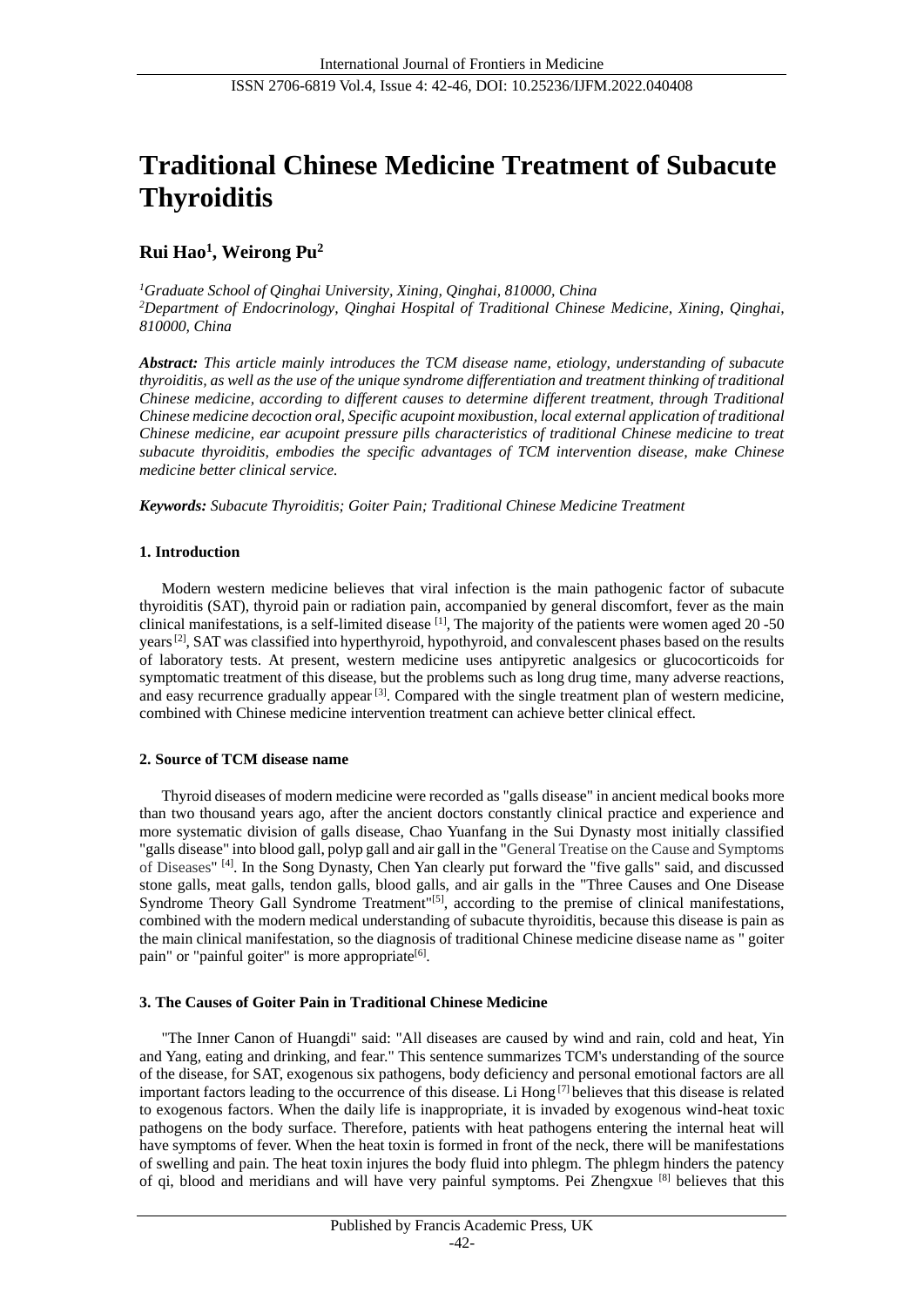disease is caused by insufficient vital qi in the human body and the invasion of six evil spirits, whether it is wind-cold cold or wind-heat cold, and evil spirits enter the body to internalize the fire. Ancient people cloud "righteousness exists, evil can not do", due to the changes of the times, rapid development of social economy, science and technology level, modern people's life rhythm becomes faster, excessive life pressure and serious lack of physical exercise, most people can not have a healthy lifestyle of "The law is in yin and yang, and in the number of procedures", the body lacks righteousness to resist exogenous pathogens. Chen Ruquan<sup>[9]</sup> believes that stagnant heat in the liver meridian is an important factor in the pathogenesis, and in the theory of meridians, the circulation position of the Foot-Jueyin Liver Meridian meridian passes through the thyroid gland, so the occurrence of this disease is closely related to the liver. It is recorded in the "San Ji Tong Lu Gall Gall Gate Five Galls" that: "The arrival of the emotion, the qi follows, or remains, or knots do not disperse is also". When the movement of qi in the human body is affected by emotional factors, irritability and excessive mood swings lead to qi surging, and the accumulation of stagnant qi in the neck leads to this disease, and excessive qi stagnation leads to neck swelling and pain.

## **4. Oral treatment of traditional Chinese medicine**

Traditional Chinese medicine (TCM) does not discuss the detailed syndrome differentiation and treatment of "goiter pain", but according to the diagnostic and therapeutic criteria of TCM symptoms and the treatment experience of modern medicine, the course of this disease can be divided into three phases, that is, the acute phase, remission phase and recovery phase <sup>[10]</sup>, in which the acute phase shows "heat syndrome", "exterior syndrome" and "empirical", mostly acute onset, fever, anterior neck swelling and pain, accompanied by ear back, subjaw, neck pain, hyperhidrosis, irritability and irritability, constipation, yellow urine, red tongue, yellow fur, pulse string or float. In remission stage, there are manifestations of "deficiency and deficiency mixed" syndrome, such as "qi stagnation", "phlegm-dampness" and "phlegm and blood stasis", relieved anterior neck pain, pharyngeal discomfort, sigh, red or dark red tongue, thin white fur, and pulse string. In the recovery period, there are many manifestations of "deficiency of vital" energy". As the late stage of disease development, there is basically no obvious pain sensation in front of the neck at this time, but there may still be enlargement of the neck, accompanied by fatigue, fear of cold, loss of appetite, loose stools and other manifestations of spleen and kidney deficiency, fat tongue, toothed tongue, white fur, and thin pulse.

## *4.1. Staging treatment theory*

Treatment based on syndrome differentiation is a major feature of TCM treatment of diseases. Various doctors and scholars have put forward different therapeutic thinking when undergoing clinical syndrome differentiation, which provides us with valuable experience in treating diseases. Zhang Ning [11] advocated staging treatment, proposed that the early stage of the disease mostly use heat-clearing, detoxifying, Sanjie drugs to achieve the purpose of removing evil, with the development of the disease to the stage of coexistence of deficiency and excess, advocated the use of drugs that nourish yin and soothe the the liver, in order to achieve the purpose of tonifying deficiency and removing evil common treatment, the late stage of the disease is mostly assisted by the use of Yiqi Fuzheng Shengjin products, supplement the vital qi in the body, and pay attention to the treatment of "heat" image in different periods, providing effective ideas for clinical treatment of this disease. Wang Ze<sup>[12]</sup> et al. summarized Lin LAN's stage in disease treatment, Put forward that the initial invasion by external evil, With evil solid mainly with silver warping powder and small Chaihu soup plus and subtraction treatment, So as to achieve the purpose of clearing away heat and detoxification, dredging the wind and dispersing the evil, reconciliation and less Yang; In the middle stage of the disease, When to eliminate phlegm and blood circulation, eliminate swelling and dispersing knot with Liuwei Dihuang soup as the basis of warm tonifying kidney Yang; Late disease for too long is easy to consume the human body's healthy spirit, But there are still endogenous sputum and blood stasis and other residual evil, Treatment should be mainly to fuzheng and dispel evil; Moreover, because thyroid disease has an inseparable intrinsic association with the liver, Advocate that the common four reverse dispersion or Chaihu sparse liver dispersion is based on the characteristics of the liver, It is suggested that the treatment of liver and qi throughout the treatment.

## *4.2. Related treatment research*

According to the clinical characteristics of the course of different periods of subacute thyroiditis, the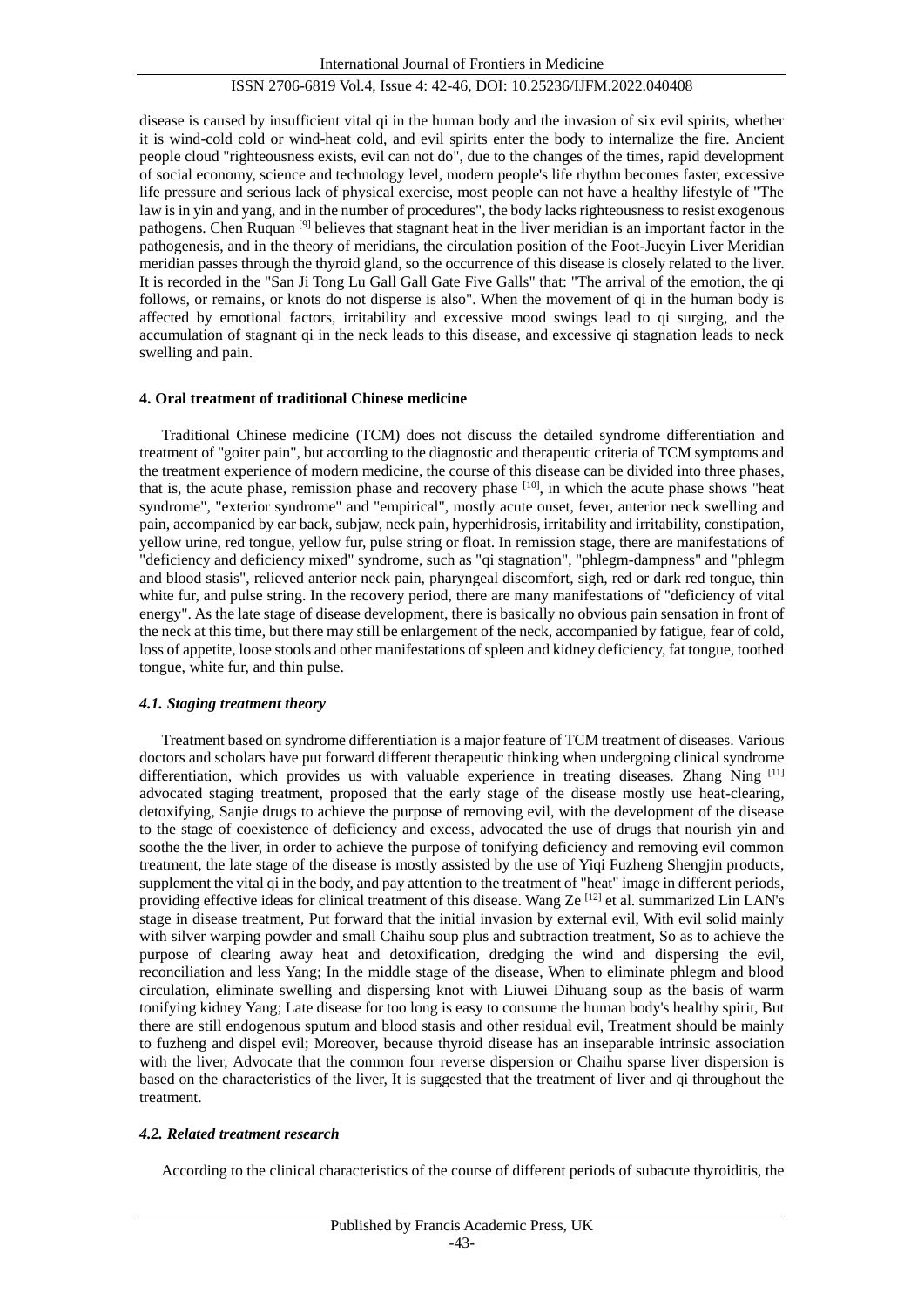common prescription or self-developed characteristic prescription, all see the advantages of traditional Chinese medicine in the treatment of diseases in clinical research. He Yuefei [13] with small pleurum soup plus losoprofen sodium treatment observation group, studies show that after treatment observation group FT3 and F T indicators in thyroid function 4 are lower than pure western medicine group, TSH is higher than western medicine group, observation group more effective than single patients 'thyroid function, improve patients' condition, and combined treatment adverse reactions than western medicine group, improve the comfort of patients. He Shenglin<sup>[14]</sup> and other self-drafted subhealth prescription and triamcinolide treatment observation group, studies have shown that the combination can better reduce the time of remission, recurrence rate, and serum inflammatory factor level of adverse symptoms. Lu Wenjun [15] et al self-prepared detoxification Tongluo tang and prednisone tablets, the research results showed that the pain relief time, heat regression time and swelling disappearance time of the TCM group were shorter than those of the western medicine group, and the incidence of adverse reactions was low, which improved the clinical efficacy.

#### *4.3. Treatment according to the dialectical theory of six meridians*

Treatise on Febrile Diseases summarizes and distinguishes the syndromes of the evolution of exogenous diseases into six meridian diseases: Taiyang, Yangming, Shaoyang, Taiyin, Shaoyin, and Jueyin, and takes the six meridians as a program to continuously play a new role in guiding clinical practice. Li Jingjing [16] et al., according to the principle that the six meridians dialectically grasp the main symptoms, the formula corresponds, and the treatment must be based on this principle, used Tongmai Sini Decoction to treat SAT patients with yang deficiency constitution and toxic pathogens directly in Shaoyin, achieved unexpected efficacy and provided new ideas for the clinical use of the six meridians dialectical treatment.Yanpu [17] et al. treated Shaoyang syndrome from the sun, grasped the patients' long-term emotional discomfort, Shaoyang stagnant heat on the basis of exogenous wind-heat, the use of Yinqiao powder combined with Bupleurum preparation addition and subtraction to achieve the purpose of dispelling wind and relieving exterior symptoms, reconciling Shaoyang, internal and external treatment, and achieved satisfactory results.

#### *4.4. Treat according to theory of febrile disease*

Warm disease is a general term for a kind of exogenous acute fever caused by feeling warm evil, which coincides with the theoretical basis of the onset of SAT being affected by exogenous fever poison. Zhang Guangde [18] believed that exogenous warm poison epidemic, Shaoyang cardinal as the main pathogenesis, external warm poison, blocking in Shaoyang, with Xiaochaihu Decoction Puji disinfectant drink and Haoqin Qingdan Decoction Wuwei disinfectant drink treatment to achieve the purpose of reconciling Shaoyang, clearing away heat and toxic substances; in the regression of evil, deficiency of both qi and yin using Zhuye Gypsum Decoction Shengmai Powder addition and subtraction treatment to achieve the effect of supplementing qi and nourishing yin to support vital qi, remove residual heat; at the same time, it is also recommended that in the treatment of thyroid diseases, the whole process needs to take into account the combing of liver qi, the use of Cyperus rotundus, Yujin.Sanren decoction, derived from "Warm Disease Differentiation", is mostly used to treat dampness and temperature, with the effect of clearing away dampness and heat, and promoting qi. Li Shengxuan [19] used Sanren decoction combined with Shengjiang powder to treat SAT patients with dampness and temperature type, and Sanren decoction played the role of promoting, smooth, and seepage, so that dampness and heat evil was separated from up and down, inside and outside; Shengjiang powder adjuvant therapy not only promoted the body to restore triple energizer qi, but also achieved the dissipation of strengthening Sanren decoction. Modern studies have also shown that <sup>[20]</sup> Sanren Decoction can regulate the content of inflammatory factors in the body, reduce the inflammatory response, and accelerate the rate of cure.

## **5. External treatment of traditional Chinese medicine**

Ginger-separated moxibustion has the effects of dredging meridians, regulating body immunity, and adjusting the function of viscera. Jin Zhe  $[21]$  et al. used ginger moxibustion combined with traditional Chinese medicine treatment observation group, traditional Chinese medicine oral treatment control group A, ginger moxibustion treatment group B, acupoints according to the "specimen matching point" method to select Zusanli, Qihai, Guanyuan, thyroid local Ashi points, the results showed that the cure rate of the observation group was higher than the control group, the time to fever subsidence, swelling and pain subsidence time can be effectively shortened, reduce the expression levels of TgAb, TMAb in patients,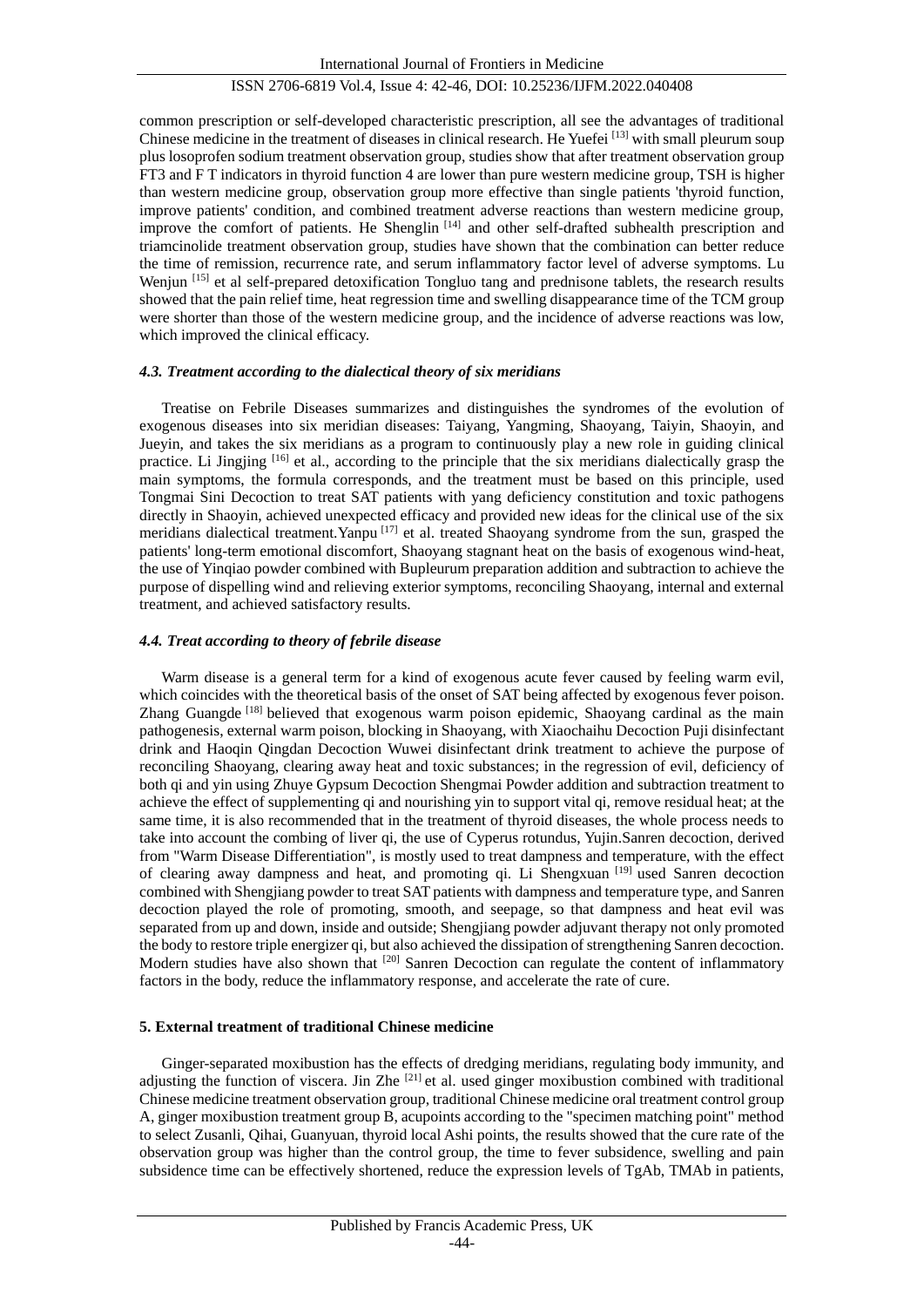ginger moxibustion combined with oral drugs treatment is better than the use of oral drugs alone. Chen Yan [22] treated the observation group with external application of Jiedu Xiaoying Powder combined with Huazhuo Jiedu Miaojian Granule, and the control group was treated with Huazhuo Jiedu Miaojian Granule only. The results showed that the external application made the drug reach the lesion site directly to improve the clinical symptoms of anterior cervical enlargement and pain, and effectively reduce the degree of inflammatory reaction. Some scholars have systematically analyzed the external application drugs for the treatment of  $SAT^{[23]}$  and summarized that the heat-clearing drugs are most frequently used in clinical practice, followed by the drugs for activating blood circulation and resolving phlegm, and the use rates of Phellodendron amurense, Prunella vulgaris, Coptis chinensis, Lonicera japonica, Curcuma longa, Corydalis yanhusuo, Cyperus rotundus, and Boswellia. Liao Livi<sup>[24]</sup> and others used Zhizi Qinggan Decoction orally and externally combined with auricular point sticking at the liver, heart, spleen, and Shenmen acupoints of both ears to treat the observation group, and the results showed that the FT3, ET4, and ESR levels in the observation group were lower than those in the western medicine alone group, effectively relieving clinical symptoms and reducing inflammatory reactions.

## **6. Summary**

In the clinical treatment of diseases, we also have feelings, western medicine treatment techniques are relatively clear but appear too single, adverse reactions, easy to relapse, symptoms are not easy to improve, treatment time is prolonged and other problems gradually highlighted. With the continuous clinical practice of TCM, more and more physicians continue to share their therapeutic insights into this disease. Although TCM treatment of this disease has not formed a unified diagnosis and treatment specification, it can not only play the effect of combined treatment when used with western medicine, but also reduce the side effects of western medicine, shorten the course of disease and reduce the recurrence of the disease. Whether it is oral administration of traditional Chinese medicine decoction or the use of external treatment, it can play its advantages in the treatment of diseases and escort the health of patients.

## **References**

*[1] Liao Binary, Mo Zhaohui. Practical Internal Medicine [M]. Beijing: People's Medical Publishing House, 2011: 1281.* 

*[2] Subacute thyroiditis [J]. Clinical misdiagnosis and mistreatment, 2020, 33 (03): 2.*

*[3] Ni Qing, Du Lijuan. Diagnosis and Treatment Strategy of Subacute Thyroiditis with Traditional Chinese Medicine [J]. Chinese Journal of Clinicians, 2018, 46 (9): 1009-1011, 1006.*

*[4] Sui Chao Yuanfang, Huang Zuo array point calibration. The waiting theory of various sources of disease [M]. Shenyang: Liaoning Science and Technology Press, 1997:143.*

*[5] Song Chen Yan. Three-factor extreme one-disease syndrome theory [M]. Beijing: People's Medical Publishing House, 1957:206.*

*[6] Editor-in-Chief Zhao Jinxi. Chinese and Western medicine diagnosis and treatment of endocrine and metabolic diseases [M]. Shenyang: Liaoning Science and Technology Press; 2004:87*

*[7] Chen Yuting, Li Hong. Professor Li Hong's Experience in Staged Treatment of Subacute Thyroiditis [J]. Chinese Journal of Emergency Medicine, 2019, 28 (8): 1482-1484.*

*[8] Pei Zhengxue. Peizheng Medical Records Collection of Medical Dialectics [M]. Lanzhou: Gansu Science and Technology Press, 2005:114.* 

*[9] Chen Jidong, Zhao Yong, Xu Wenhua, et al. Professor Chen Ruquan's Experience in Treating Subacute Thyroiditis [J]. Shizhen Sinopharm, 2015, 26 (6): 1506-1507.* 

*[10] State Administration of Traditional Chinese Medicine. Diagnostic and therapeutic criteria for TCM syndromes [S]. Nanjing: Nanjing University Press, 1994:230.*

*[11] Louwenfeng; Zhang Ning; Yu Fangning; Guo Xingyun. Professor Zhang Ning's medication regularity and treatment idea for subacute thyroiditis [J]. World Journal of Integrated Traditional Chinese and Western Medicine, 2021, (11): 1989-1993.*

*[12] Wang Ze; Baoyinlan; Ni Qing; Chen Yan; Lin Lan. Review of Lin Lan's Experience in Treating Subacute Thyroiditis [J]. Chinese Medicine, Beijing, 2021, (11): 1194-1196.*

*[13] He Yuefei. Clinical efficacy of loxoprofen sodium combined with Xiaochaihu Decoction in the treatment of subacute thyroiditis [J]. Journal of Clinical Rational Drug Use, 2022, (03): 29-31 + 35.*

*[14] He Shenglin; Chi Water Man. Study on the Efficacy of Triamcinolone Acetonide Combined with Yakufang in the Treatment of Subacute Thyroiditis [J]. Chinese Journal of Clinical Drugs, 2022, (02): 180-184.*